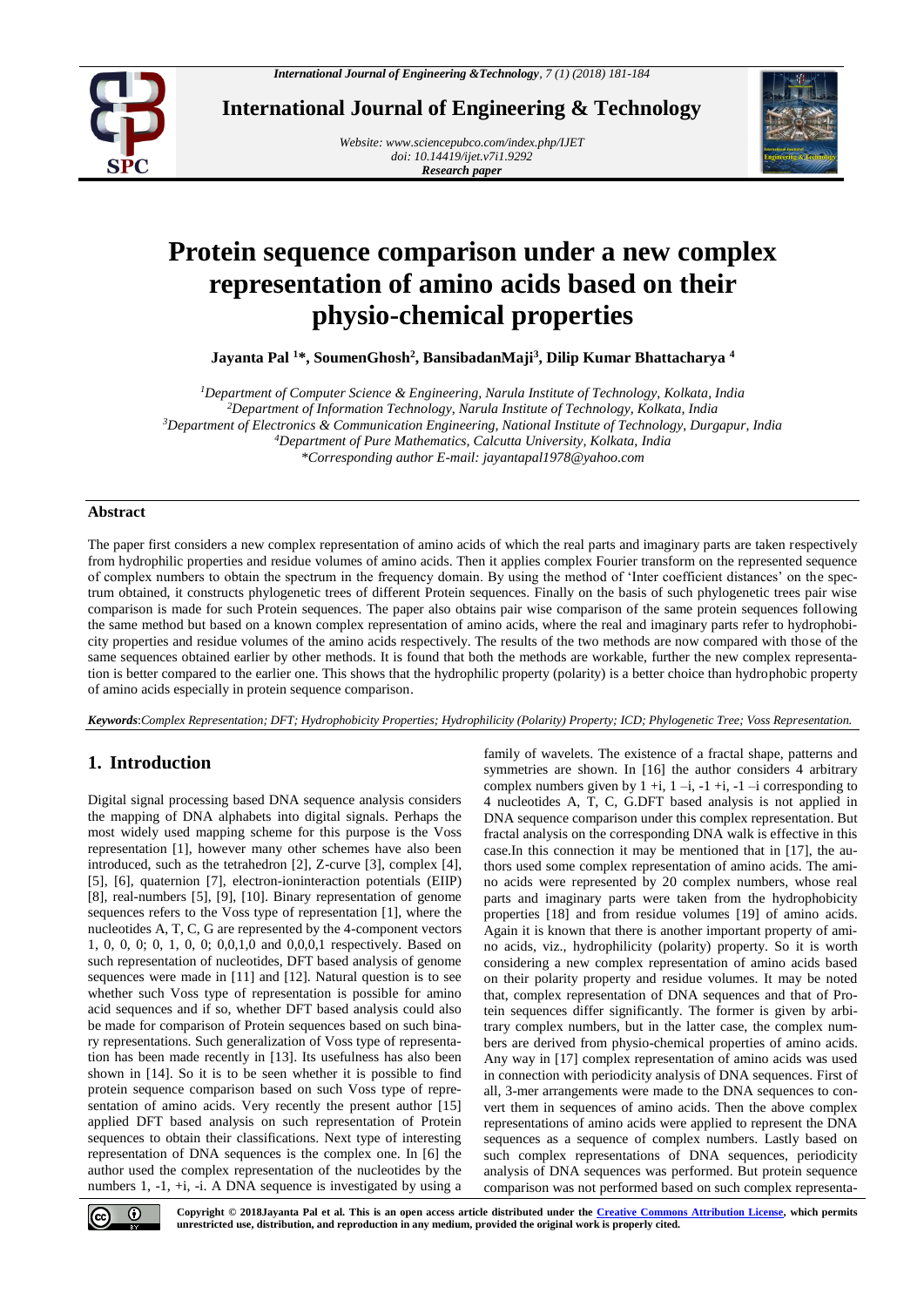tion of amino acids.So there is a possibility to use such complex representation in Protein sequence comparison. Also it is logical to carry on protein sequence comparison with the new type of complex representation and to study relative advantage and disadvantage of protein sequence comparison based on the aforesaid two types of complex representations of amino acids. The objective of the present paper is to investigate in this direction.

## **2. Methodology**

## **2.1. Complex representation of amino acids under hydrophobicity and residue volumes [17]**

| Amino Acid                            | Numerical Representation |
|---------------------------------------|--------------------------|
| Ala $(A)$                             | $0.61 + 88.3i$           |
| Cys(C)                                | $1.07 + 112.4i$          |
| Asp $(D)$                             | $0.46 + 110.8i$          |
| Glu(E)                                | $0.47 + 140.5i$          |
| Phe(F)                                | $2.02 + 189.0i$          |
| $\mathrm{Gly}\left(\mathrm{G}\right)$ | $0.07 + 60.0i$           |
| His(H)                                | $0.61 + 152.6i$          |
| $\text{IIe}(\text{I})$                | $2.22 + 168.5i$          |
| Lys(K)                                | $1.15 + 175.6i$          |
| Leu $(L)$                             | $1.53 + 168.5i$          |
| Met (M)                               | $1.18 + 162.2i$          |
| Tyr(Y)                                | $1.88 + 193.0i$          |
| Trp(W)                                | $2.65 + 227.0i$          |
| Val(V)                                | $1.32 + 141.4i$          |
| Pro(P)                                | $1.95 + 122.2i$          |
| Asn $(N)$                             | $0.06 + 125.1i$          |
| Gln(Q)                                | 148.7i                   |
| Arg(R)                                | $0.60 + 181.2i$          |
| Ser(S)                                | $0.05 + 88.7i$           |
| Thr(T)                                | 0.05<br>118.2i           |

**2.2. New complex representation of amino acids under hydrophlliicity and residue volumes:**

| Amino Acid                            | <b>Numerical Representation</b> |
|---------------------------------------|---------------------------------|
| Ala $(A)$                             | $1.8 + 88.3i$                   |
| Cys(C)                                | $-4.5+112.4i$                   |
| Asp $(D)$                             | $-3.5+110.8i$                   |
| Glu(E)                                | $-3.5+140.5i$                   |
| Phe(F)                                | $2.5+189.0i$                    |
| $\mathrm{Gly}\left(\mathrm{G}\right)$ | $-3.5+60.0i$                    |
| His(H)                                | $-3.5 + 152.6i$                 |
| $\text{IIe}(\text{I})$                | $-0.4+168.5i$                   |
| Lys(K)                                | $-3.2 + 175.6i$                 |
| Leu $(L)$                             | $4.5 + 168.5i$                  |
| Met (M)                               | $3.8 + 162.2i$                  |
| Tyr(Y)                                | $-3.9 + 193.0i$                 |
| Trp(W)                                | $1.9 + 227.0i$                  |
| Val(V)                                | $2.8 + 141.4i$                  |
| Pro(P)                                | $-1.6+122.2i$                   |
| Asn $(N)$                             | $-0.8 + 125.1i$                 |
| Gln(Q)                                | $-0.7 + 148.7i$                 |
| Arg(R)                                | $-0.9 + 181.2i$                 |
| Ser(S)                                | $-1.3 + 88.7i$                  |
| Thr(T)                                | $4.2 + 118.2i$                  |

#### **2.3. Special features of complex fourier transform**

The Complex DFT

The forward complex DFT, written in polar form, is given by:

$$
X[k] = \frac{1}{N} \sum_{k=0}^{N-1} x[n] e^{-j2k\pi n/N}
$$

Both the time domain  $x$  [n], and the frequency domain  $X[k]$ , are arrays of complex numbers, with k and n running from 0 to N-1. First, the real Fourier transform converts a real time domain signal, x [n], into two real frequency domain signals, ReX[k] &ImX[k]. By using complex substitution, the frequency domain can be represented by a single complex array, X[k]. In the complex Fourier transform, both x [n]  $\&$  X[k] are arrays of complex numbers.

Second, the real Fourier transform only deals with positive frequencies. That is, the frequency domain index, k, only runs from 0 to N/2. In comparison, the complex Fourier transform includes both positive and negative frequencies. This means k runs from 0 to N-1. The frequencies between 0 and N/2 are positive, while the frequencies between N/2 and N-1are negative. Remember, the frequency spectrum of a discrete signal is periodic, making the negative frequencies between N/2 and N-1 the same as between - N/2 and 0. The samples at 0 and N/2 straddle the line between positive and negative.

Third, in the real Fourier transform with substitution, a j was added to the sine wave terms, allowing the frequency spectrum to be represented by complex numbers. To convert back to ordinary sine and cosine waves, we can simply drop the j. This is the sloppiness that comes when one thing only represents another thing. In comparison, the complex DFT is a formal mathematical equation with j being an integral part. In this view, we cannot arbitrarily add or remove a j any more than we can add or remove any other variable in the equation.

Fourth, the real Fourier transform has a scaling factor of two in front, while the complex Fourier transform does not.

## **2.4. Method of 'inter coefficient distances' under complex fourier transform**

First we remember the method of 'Inter coefficient distances' (ICD)as applied to real Fourier transform.

20 real values are associated with 20 amino acids of the protein sequences and thereby a real valued sequence is obtained. Now FFT is applied on this real sequence to get the corresponding spectrum. From this spectrum the amplitudes of the spectrum are calculated. From the values of these amplitudes, a sequence of values is calculated based on the absolute differences of the succeeding term from the preceding one. Thus from the sequence of length n, say, first of all  $(n/2) +1 = m+1$ , say, number of amplitudes of the spectrum are determined and finally a sequence, 'a' consisting of m number of amplitudes based on the differences is obtained. This sequence 'a' is now normalized by dividing each element with ||a|| and thus the final normalized sequence of length m is determined. This final sequence of real numbers of length m is taken as the descriptor for sequence comparison.

For complex sequences the method is slightly different. When represented sequence of complex numbers are subjected to complex Fourier transform, both the time domain x [n], and the frequency domain X[k], are arrays of complex numbers, with k and n running from 0 to N-1. So now the N number of amplitudes of the spectrum is obtained. Hence a sequence of real numbers 'a' of length N-1 is obtained by taking the difference of each succeeding term from the preceding one. Now this sequence is normalized by dividing each term by  $\|a\|$ . This final sequence of real numbers of length N-1 is taken as the descriptor for sequence comparison.

- Methodology consists of precisely the following steps:
	- 1) To give details of the data sets of different protein sequences.
- 2) To represent the given protein sequences as sequence of complex numbers by using II.
- 3) To apply the method of 'Inter coefficient distances' to get the descriptor vectors.
- 4) To obtain the distance matrices based on such descriptors.
- 5) To draw the corresponding phylogenetic trees based on representation II.
- 6) To represent the given protein sequences as sequences of complex numbers by using I.
- 7) To repeat steps 2 and 3 to get the corresponding phylogenetic trees based on representation I.
- 8) To compare the phylogenetic trees obtained in steps 4 and 6.
- 9) To compare both the phylogenetic trees with phylogenetic trees of the same protein sequences obtained earlier by other methods.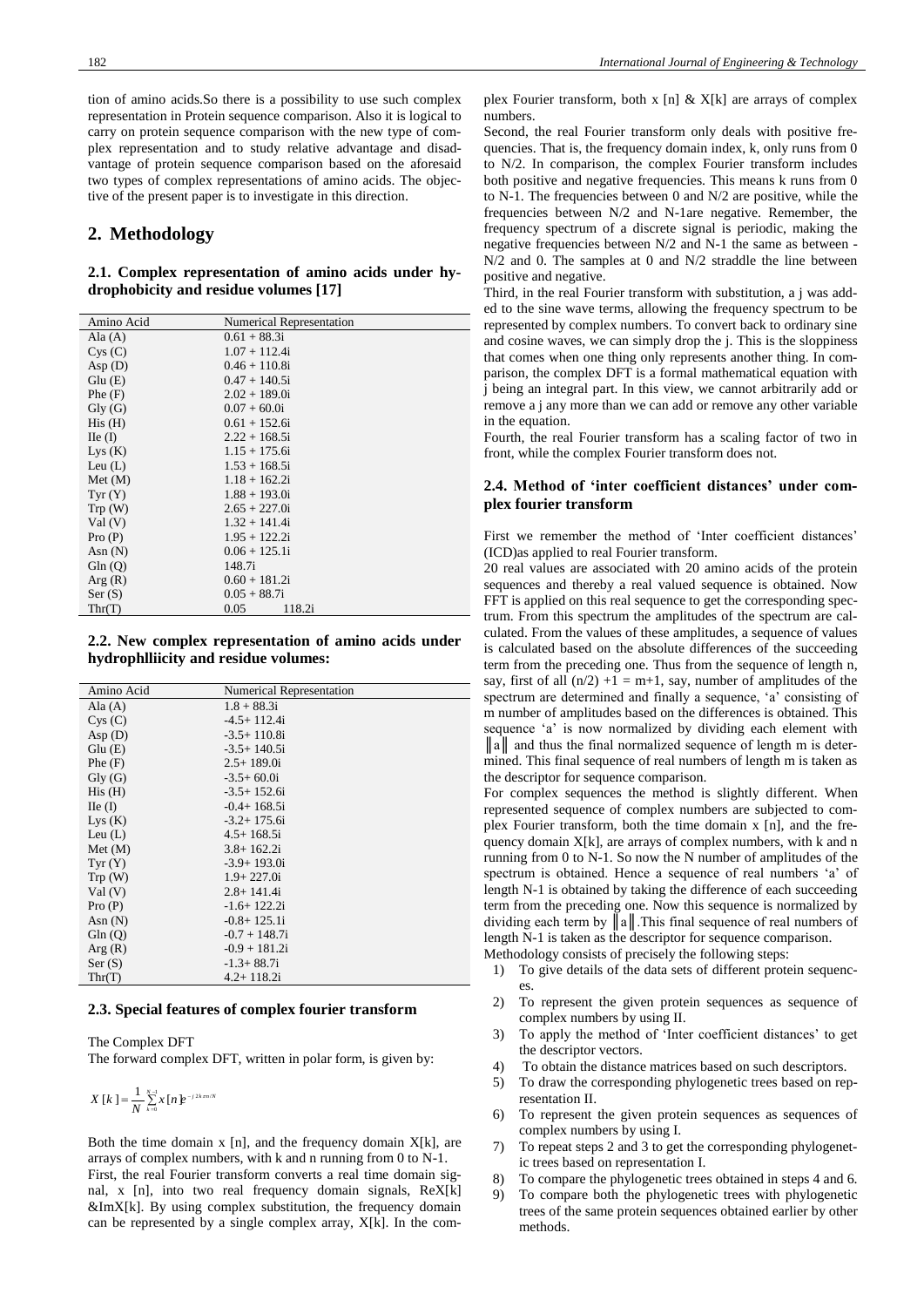10) To discuss relative advantages and disadvantages of the methods.

## **3. Results and discussion**

In this paper two different complex representation is considered; one using hydrophobicity and residue volumes [17] and the new one is under hydrophilicity and residue volumes. The strength of the new representation is verified from the results of comparison, which are almost the same as their known biological similarity. Phylogenetic tree obtained by the use of complex representation of amino acids under hydrophobicity and residue volumes of ND4, ND5 and ND6 are shown in figure 1, figure 3 and figure 5 respectively. Phylogenetic tree obtained by New Complex representation of amino acids under hydrophilicity and residue volumes of ND4, ND5 and ND6 are shown in figure 2, figure 4 and figure 6 respectively.



**Fig. 1:**Phylogenetic Tree Obtained by the Use of Complex Representation of Amino Acids Under Hydrophobicity and Residue Volumes of ND4.



**Fig. 2:**Phylogenetic Tree Obtained by the Use of New Complex Representation of Amino Acids Under Hydrophilicity and Residue Volumes of ND4.



**Fig. 3:**Phylogenetic Tree Obtained by the Use of Complex Representation of Amino Acids Under Hydrophobicity and Residue Volumes of ND5.



**Fig. 4:**Phylogenetic Tree Obtained by the Use of New Complex Representation of Amino Acids Under Hydrophilicity and Residue Volumes of ND5.



**Fig. 5:**Phylogenetic Tree Obtained by the Use of Complex Representation of Amino Acids Under Hydrophobicity and Residue Volumes of ND6.